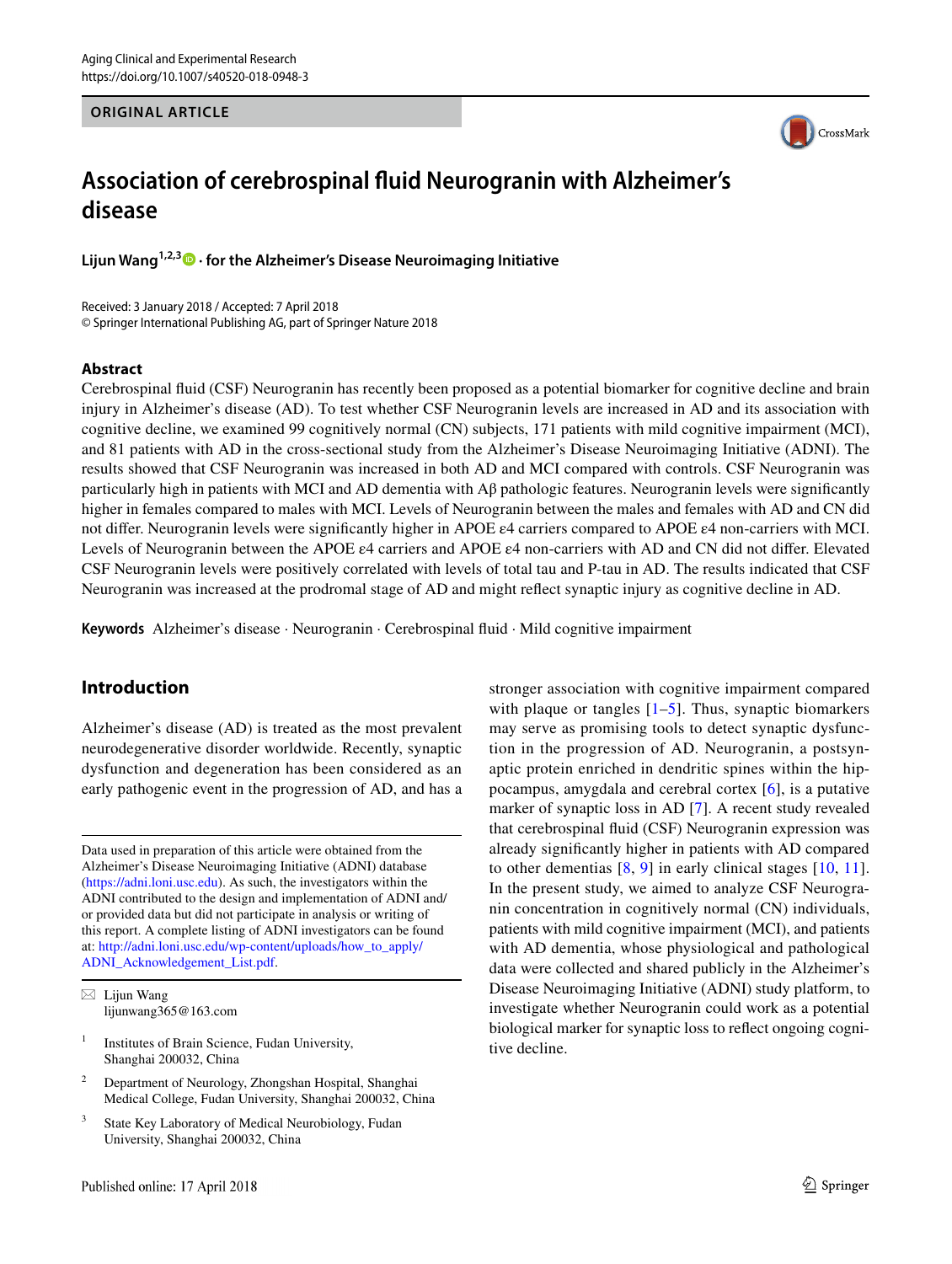# **Materials and methods**

## **ADNI study design**

Data used in the preparation of this article were obtained from the ADNI database ([https://adni.loni.usc.edu\)](https://adni.loni.usc.edu). The ADNI was launched in 2003 as a public–private partnership, led by Principal Investigator Michael W. Weiner, MD. The primary goal of ADNI has been to test whether serial magnetic resonance imaging (MRI), positron emission tomography (PET), other biological markers, and clinical and neuropsychological assessment can be combined to measure the progression of mild cognitive impairment (MCI) and early Alzheimer's disease (AD). The Principal Investigator of this initiative is Michael W. Weiner, MD, VA Medical Center and University of California-San Francisco. ADNI is a global research effort that actively supports the investigation and development of treatments that slow or stop the progression of AD and subjects have been recruited from over 50 sites across the US and Canada. The overall goal of ADNI is to determine biomarkers for use in Alzheimer's disease clinical treatment trials. To date, it has three phases: ADNI1, ADNI GO and ADNI2, consisting of cognitively normal (CN) individuals, early mild cognitive impairment (EMCI), to late mild cognitive impairment (LMCI), and dementia or AD. For more information, see [http://www.adni-info.org.](http://www.adni-info.org) Institutional review board approval was conducted at each ADNI site. Written informed consent was obtained from all participants or authorized representative.

## **Subjects**

We included all CN, MCI and AD dementia subjects with available baseline CSF Neurogranin, Aβ42, total tau, and P-tau from ADNI-1. Inclusion/exclusion criteria are described in detail at [http://www.adni-info.org.](http://www.adni-info.org) Briefly, all subjects included were between the ages of 55 and 90 years, had completed at least 6 years of education, were fluent in Spanish or English, and were free of any significant neurological disease other than Alzheimer's disease. CN had Mini-Mental State Examination (MMSE) score  $\geq$  24 and clinical dementia rating (CDR) score 0. MCI subjects had MMSE score  $\geq$  24, objective memory loss as shown on scores on delayed recall of the Wechsler memory scale logical memory  $II$  [ $>1$  standard deviations (SD) below the normal mean], CDR 0.5, preserved activities of daily living, and the absence of dementia.

AD dementia patients fulfilled the National Institute of Neurological and Communicative Disorders and Stroke and the Alzheimer's Disease and Related Disorders

Association (NINCDS-ADRDA) criteria for probable AD [[12](#page-5-8)] and had MMSE 20-26 and CDR 0.5 or 1.0. Totally, 351 individuals (99 participants with CN, 171 participants with MCI, and 81 participants with AD) were included in the present study.

## **Cognitive functions**

Global cognition was assessed by MMSE [\[13](#page-5-9)], Alzheimer's disease assessment scale-cognitive subscale (ADAS-Cog) [[14\]](#page-5-10) and global clinical dementia rating scale (CDR-SB) at baseline.

### **Detection of Neurogranin in CSF**

CSF procedures have been described previously [\[15\]](#page-5-11). The levels of CSF Neurogranin were determined at the Clinical Neurochemistry Laboratory, University of Gothenburg, Sweden, and are available in the ADNI database. CSF Neurogranin was analyzed by electrochemiluminescence technology (Meso Scale Discovery, Gaithersburg, Maryland, USA) using Neurogranin7, which is a monoclonal antibody specific for Neurogranin, as coating antibody and polyclonal Neurogranin anti-rabbit (ab 23570, Upstate) as detector antibody [\[11](#page-5-7)]. Values are given as pg/mL.

### **Detection of CSF Aβ42, total tau, and P‑tau**

CSF Aβ42, Total tau, and P-tau were measured at the ADNI biomarker core (University of Pennsylvania) using the multiplex xMAP Luminex platform (Luminex Corp, Austin, TX, USA) with the INNOBIA AlzBio3 kit (Fujirebio, Ghent, Belgium) in previous publication [[15–](#page-5-11)[17\]](#page-5-12). Values are given in pg/mL for both tau and Aβ42. Subjects were dichotomized into  $\Lambda$ β positive or  $\Lambda$ β negative using the previously established cut-off (CSF A $\beta$ 42 < 192 pg/mL) [\[15](#page-5-11)].

## **Apolipoprotein E genotyping**

APOE (gene map locus 19q13.2) genotypes of the study subjects were obtained from the ADNI database [\(https://](https://adni.loni.usc.edu) [adni.loni.usc.edu](https://adni.loni.usc.edu)).

## **Statistical analysis**

Demographic data were compared among the CN, MCI and AD groups using one-way ANOVA for continuous variables by mean $\pm$  standard deviation (SD), Chi-square test for the frequencies of categorical variables (such as gender, genotype distribution), Kruskal–Wallis test for skewed distribution variables by median (M) and interquartile range (IQR). Mann–Whitney U test was used to examine the CSF Neurogranin by gender and APOE ε4 carriers in the three groups.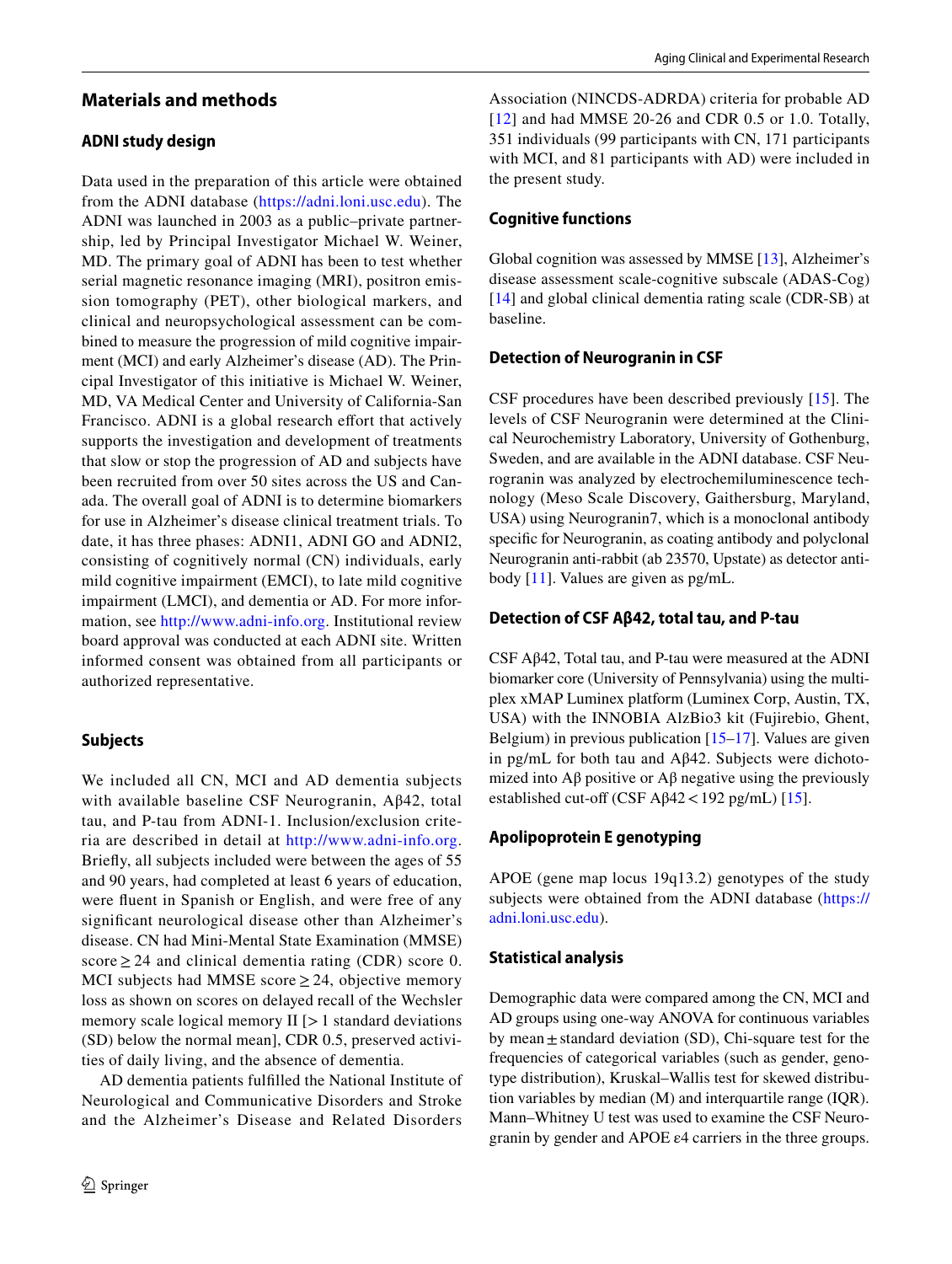The Spearman's correlation test was applied to analyze the association between CSF Neurogranin and age, education, MMSE, CSF Aβ42, total tau and P-tau in the whole sample and within each diagnostic group. All statistics were performed using SPSS software (version 23.0; IBM SPSS). All calculated tests were two-sided, and the level of statistical significance was set at  $P < 0.05$ . Figures were produced using GraphPad Prism 6.

## **Results**

#### **Demographic characteristics of the subjects**

The demographic and clinical information of the study subjects are shown in Table [1.](#page-2-0)

There were no statistically significant differences in age and education across the three groups. The MCI group had fewer females than the other two study groups  $(P=0.027)$ . The APOE  $\varepsilon$ 4 carriers in AD, MCI, CN were 70.4, 52, 24.2%  $(P = 0.000)$ . In addition, significant differences in MMSE, ADAS-Cog, CDR-SB scores were detected across the three groups  $(AD < MCI < CN, 24$  vs. 27 vs. 29, *P*=0.000; AD>MCI>CN, 17.7 vs. 11.3 vs. 6.3, *P*=0.000; AD > MCI>CN, 4 vs. 1.5 vs. 0.0, *P*=0.000). There were statistically significant differences in CSF Aβ42, total tau, P-tau and Neurogranin across the three groups  $(P=0.000,$  $P=0.000, P=0.000, P=0.000$ . Consistent with previous findings, the subjects with AD had the lowest CSF Aβ42 and the highest CSF total tau and P-tau protein [\[18](#page-5-13)].

## **Levels of CSF Neurogranin in different diagnostic groups**

CSF Neurogranin levels were significantly elevated in AD and MCI subjects compared with CN subjects (median, AD > MCI>CN, 471 vs. 455 vs. 324 pg/mL, *P*=0.000, *P*=0.001, Table [1;](#page-2-0) Fig. [1](#page-2-1)).

## **Levels of CSF Neurogranin and Aβ Pathologic Features**

We compared CSF Neurogranin between Aβ-negative controls, Aβ-positive controls, Aβ-negative patients with MCI, Aβ-positive patients with MCI, Aβ-negative patients with AD dementia and Aβ-positive patients with AD dementia



<span id="page-2-1"></span>**Fig. 1** CSF Neurogranin levels in different diagnostic groups. Boxplots showing CSF Neurogranin concentrations in CN, MCI and AD. The data are presented as median (M) and interquartile range (IQR). A significant difference in CSF Neurogranin levels was found across the three groups (median, AD>MCI>CN, 471 vs. 455 vs. 324 pg/ mL), *P* values tested by Kruskal–Wallis test

| Characteristics                  | $CN (n = 99)$  | MCI $(n = 171)$ | $AD (n = 81)$       | $P$ value |
|----------------------------------|----------------|-----------------|---------------------|-----------|
| Age mean (SD)                    | 75.5(5.3)      | 74.2(7.6)       | 74.6 (7.8)          | 0.625     |
| Female $[n (\%)]$                | 49 (49.5)      | 58 (33.9)       | 37(45.7)            | 0.027     |
| APOE $\varepsilon$ 4 [n $(\%)$ ] | 24(24.2)       | 89 (52.0)       | 57 (70.4)           | 0.000     |
| Education                        | $16(14-18)$    | $16(14-18)$     | $16(12-18)$         | 0.259     |
| MMSE                             | $29(29-30)$    | $27(25-29)$     | $24(22-25)$         | 0.000     |
| ADAS-cog                         | $6.3(4.0-8.3)$ | 11.3(8.7–14.3)  | $17.7(13.8 - 21.3)$ | 0.000     |
| <b>CDR-SB</b>                    | $0.0(0.0-0.0)$ | $1.5(1.0-2.0)$  | $4.0(3.5-5.0)$      | 0.000     |
| $CSF A\beta42$                   | 221 (158-258)  | 146 (128-208)   | $137(122 - 162)$    | 0.000     |
| $A\beta + [n(\%)]$               | 37(37.4)       | 126(73.7)       | 74 (91.4)           | 0.000     |
| CSF total tau                    | $65(51-89)$    | $87(65 - 118)$  | $111(82 - 145)$     | 0.000     |
| CSF P-tau                        | $21(16-30)$    | $32(22-45)$     | $35(29-47)$         | 0.000     |
| CSF Neurogranin                  | 324 (191–468)  | 455 (267-657)   | 471 (347–675)       | 0.000     |

*CN* cognitively normal, *MCI* mild cognitive impairment, *AD* Alzheimer disease, *MMSE* Mini-Mental State Examination, *ADAS*-*cog* Alzheimer's disease assessment scale-cognitive subscale, *CDR*-*SB* global clinical dementia rating scale, *CSF* cerebrospinal fluid, P-tau phosphorylated tau

Aβ positivity was defined as CSF Aβ42 less than 192 pg/mL. Values are expressed in pg/mL. Values were described as median (M) and the interquartile range (IQR) unless otherwise specified. *P* values tested by One-Way ANOVA, Chi square test and Kruskal–Wallis test

<span id="page-2-0"></span>**Table 1** Demographic and clinical characteristics of subjects included in the study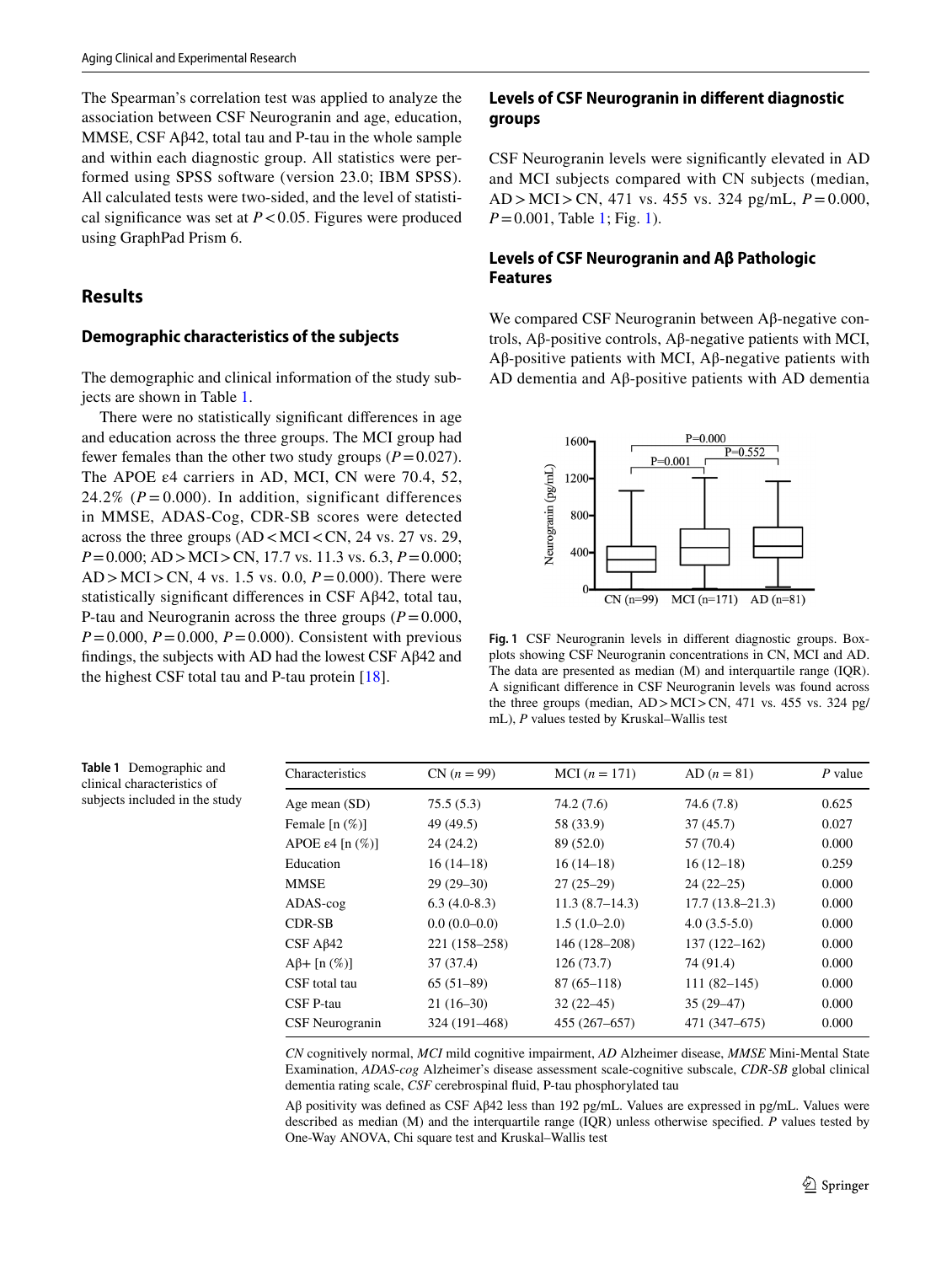(Fig. [2\)](#page-3-0). The Aβ-positive patients with AD dementia group had higher CSF Neurogranin than Aβ-negative CN (median, 475 vs. 284 pg/mL, *P*=0.000), Aβ-negative MCI (median, 475 vs. 347 pg/mL, *P*=0.002), Aβ-positive CN (median, 475 vs. 363 pg/mL, *P*=0.020). Furthermore, Aβ-positive MCI had increased CSF Neurogranin compared to Aβ-negative CN (median, 510 vs. 284 pg/mL, *P*=0.000), Aβ-negative MCI (median, 510 vs. 347 pg/mL, *P*=0.001), Aβ-positive CN (median, 510 vs. 363 pg/mL, *P*=0.016). There were no statistically significant differences between Aβ-negative and Aβ-positive controls and Aβ-negative patients with MCI.

## **Levels of CSF Neurogranin and clinical characteristics**

The CSF Neurogranin on the subjects by gender is showed in Fig. [3](#page-3-1). CSF Neurogranin levels were increased in females in MCI group  $(P=0.000)$ , while did not differ by gender in AD and CN groups (*P*=0.763, *P*=0.293).

Furthermore, to explore the association of the APOE ε4 genotype with CSF Neurogranin, CSF Neurogranin levels were compared between APOE ε4 carriers and non-carriers in the three groups. As shown in Fig. [4](#page-3-2), the results suggested



<span id="page-3-0"></span>**Fig. 2** CSF Neurogranin concentrations in different combinations of clinical diagnosis and Aβ pathology. Box-plots displaying CSF Neurogranin concentrations in CN, MCI and AD groups, stratified by occurrence of Aβ positivity (CSF Aβ42<192 pg/mL) (CN Aβ-, *n*=62, CN Aβ+, *n*=37, MCI Aβ-, *n*=45, MCI Aβ+, *n*=126, AD Aβ-,  $n=7$ , AD Aβ+,  $n=74$ ). The data are presented as median (M) and interquartile range (IQR). Values are expressed in pg/mL. *NS* not significant (*P*>0.05). *P* values tested by Kruskal–Wallis test



<span id="page-3-1"></span>**Fig. 3** Comparison of CSF Neurogranin in males and females with CN, MCI and AD. Box-plots displaying CSF Neurogranin levels in CN, MCI and AD groups. In the MCI group, the female had significantly higher levels of CSF Neurogranin compared to male (*P*=0.000). Values are expressed in pg/mL. *NS* not significant  $(P>0.05)$ . *P* values tested by Mann–Whitney test

that the levels of CSF Neurogranin were statistically significantly elevated in the subjects with MCI who carry the APOE  $\varepsilon$ 4 allele ( $P = 0.000$ ). The APOE  $\varepsilon$ 4 carriers tend to demonstrate higher CSF Neurogranin compared with APOE ε4 non-carriers but represent no statistical difference (*P*=0.901, *P*=0.391).

### **Correlation of Neurogranin with age, education, MMSE score, CSF Aβ42, total tau, and P‑tau**

Spearman correlation analyses were performed to examine the relationships between CSF Neurogranin levels and clinical characteristics and other CSF biomarkers in all samples and within each diagnostic group (Table [2](#page-4-0)). The correlation between CSF Neurogranin and total tau, P-tau was especially strong in all samples and within each diagnostic group (*R*=0.751, *P*=0.000; *R*=0.657, *P*=0.000; *R*=0.721,



<span id="page-3-2"></span>**Fig. 4** Comparison of CSF Neurogranin levels in APOE ε4 carriers and APOE ε4 non-carriers with CN, MCI and AD. Box-plots showing CSF Neurogranin levels in CN, MCI and AD groups. CSF Neurogranin levels are significantly higher in APOE ε4 carriers with MCI than in APOE  $\varepsilon$ 4 non-carriers ( $P = 0.000$ ). Values are expressed in pg/mL. *NS* not significant (*P*>0.05). *P* values tested by Mann–Whitney test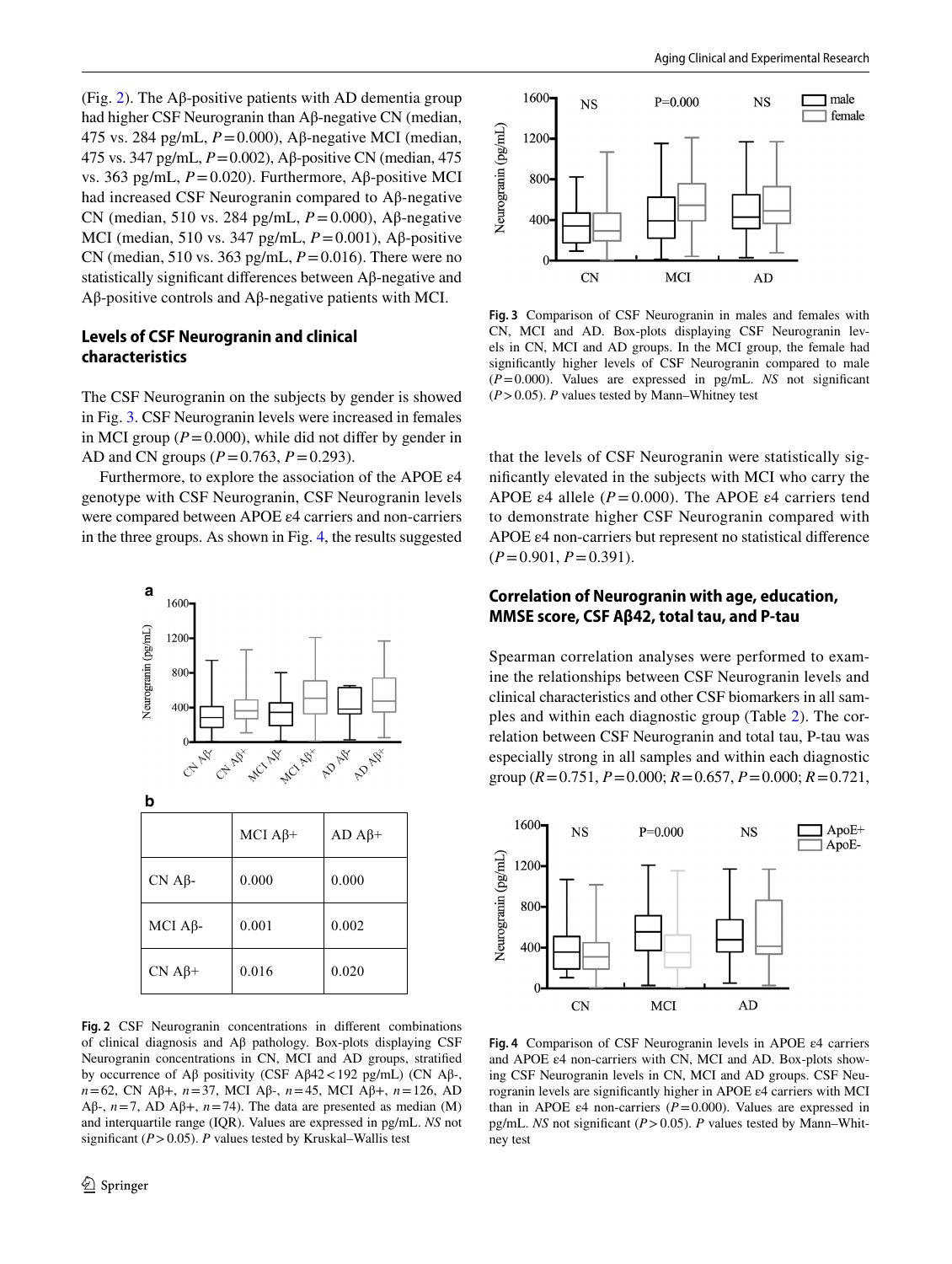<span id="page-4-0"></span>**Table 2** Correlations of CSF Neurogranin levels with clinical variables and core CSF biomarkers

| Group                      | All subjects $(n=351)$ |       | $CN (n=99)$ |       | MCI $(n=171)$ |       | $AD (n=81)$ |       |
|----------------------------|------------------------|-------|-------------|-------|---------------|-------|-------------|-------|
|                            | R                      | P     | R           | P     | R             | P     | R           | P     |
| Age                        | $-0.114*$              | 0.032 | 0.142       | 0.162 | $-0.128$      | 0.094 | $-0.293$    | 0.008 |
| Education                  | $-0.095$               | 0.074 | 0.000       | 0.998 | $-0.102$      | 0.185 | $-0.154$    | 0.170 |
| <b>MMSE</b>                | $-0.159**$             | 0.003 | 0.042       | 0.679 | 0.061         | 0.429 | $-0.021$    | 0.855 |
| $CSF$ A $\beta$ $\beta$ 42 | $-0.307**$             | 0.000 | $-0.163$    | 0.108 | $-0.296**$    | 0.000 | $-0.189$    | 0.091 |
| CSF total tau              | $0.751**$              | 0.000 | $0.721**$   | 0.000 | $0.739**$     | 0.000 | $0.690**$   | 0.000 |
| CSF P-tau                  | $0.657**$              | 0.000 | $0.558**$   | 0.000 | $0.622**$     | 0.000 | $0.708**$   | 0.000 |

Associations were investigated by Spearman's correlation analyses. The correlation coefficient is expressed as R

\*\* *P* < 0.01

*P* = 0.000; *R* = 0.558, *P* = 0.000; *R* = 0.739, *P* = 0.000; *R* = 0.622, *P* = 0.000; *R* = 0.690, *P* = 0.000; *R* = 0.708, *P*=0.000). A negative relationship between CSF Neurogranin level and CSF Aβ42 was found in all subjects and MCI group ( $R = -0.307$ ,  $P = 0.000$ ;  $R = -0.296$ ,  $P = 0.000$ ). An inverse correlation between CSF Neurogranin level and age was observed in the whole sample  $(R = -0.114, P = 0.032)$ . A negative correlation between CSF Neurogranin level and MMSE was found in all subjects  $(R = -0.159, P = 0.003)$ . In addition, there was no significant correlation between CSF Neurogranin level and education in entire sample and within each group ( $R = -0.095$ ,  $P = 0.074$ ;  $R = 0.000$ ,  $P = 0.998$ ;  $R = -0.102$ ,  $P = 0.185$ ;  $R = -0.154$ ,  $P = 0.170$ ).

# **Discussion**

Neurogranin is a neural-specific postsynaptic protein involved in long-term potentiation (LTP) signaling and memory consolidation [[6,](#page-5-2) [11,](#page-5-7) [19,](#page-6-0) [20](#page-6-1)]. It is highly expressed in neuronal cell bodies and dendritic spines of cerebral cortex, hippocampus and basal forebrain by excitatory neurons. In other words, it is the same brain regions where regulate the availability of calmodulin  $[6, 21-23]$  $[6, 21-23]$  $[6, 21-23]$  $[6, 21-23]$  that are affected in AD [\[24](#page-6-4), [25\]](#page-6-5).

In the present study, we evaluated the performance of CSF Neurogranin as a novel diagnostic biomarker for synaptic pathology in the prodromal and dementia stages of AD.

The major findings of the study were that CSF Neurogranin levels demonstrated statistical higher values in AD dementia group and MCI group in comparison with CN group, suggesting that increased CSF Neurogranin concentrations may present a critical feature in the pathogenesis of AD. This result is consistent with the previous studies of Kvartsberg and Portelius [\[7](#page-5-3), [11](#page-5-7)].

To examine if CSF Neurogranin levels could be utilized to identify MCI patients with an underlying Aβ pathology, each group involved in the research was divided into either Aβ-positive (Aβ < 192 pg/mL) or Aβ-negative (Aβ > 192 pg/ mL). As was expected, the CSF Neurogranin levels were statistically significantly higher in the CSF Aβ-positive AD group. In addition, high CSF Neurogranin levels were also reported in the A $\beta$ -positive MCI group, indicating that CSF Neurogranin is an early pathophysiological marker of AD-related synaptic damage, which is consistent with other recent findings on Neurogranin in other studies, and is further supported by observations that high CSF Neurogranin associated with a faster rate of cognitive deterioration in MCI subjects [[10](#page-5-6), [26](#page-6-6), [27](#page-6-7)].

Regarding to gender, a statistical stronger relationship was found between APOE ε4 effect on CSF Neurogranin levels and females compared to that with males. Statistical analysis suggests that a higher CSF Neurogranin levels, combined with other reported metabolic and structural changes in female APOE ε4 carriers, may lead to a higher risk of AD in females [[28](#page-6-8)[–30](#page-6-9)].

A statistically significant difference was found in comparison of CSF Neurogranin levels in APOE ε4 carriers vs. APOE ε4 non-carriers with MCI. Data analysis also demonstrated higher CSF Neurogranin levels in CN and AD APOE ε4 carriers compared to non-carriers, though no statistical significance was discovered between the two groups. Previous studies demonstrated that postsynaptic function modulation could be achieved by APOE  $\varepsilon$ 4 [\[31](#page-6-10)[–33\]](#page-6-11).

Last but not the least, CSF Neurogranin concentrations were found to be significantly associated with CSF total tau and P-tau levels in the whole sample and diagnostic groups. High CSF Neurogranin levels were found to be related with low CSF Aβ42 and high CSF total tau and P-tau in MCI. This relationship gives support to the utilization of CSF Neurogranin as a biomarker, which is sensitive to ADrelated biological changes in prodromal AD. There is evidence that tau pathology is involved in synapse degeneration and contributes to cognitive decline [[34](#page-6-12), [35\]](#page-6-13). The absence of correlation between CSF Neurogranin level and Aβ42 level in AD is in agreement with the studies, showing that

 $* P < 0.05$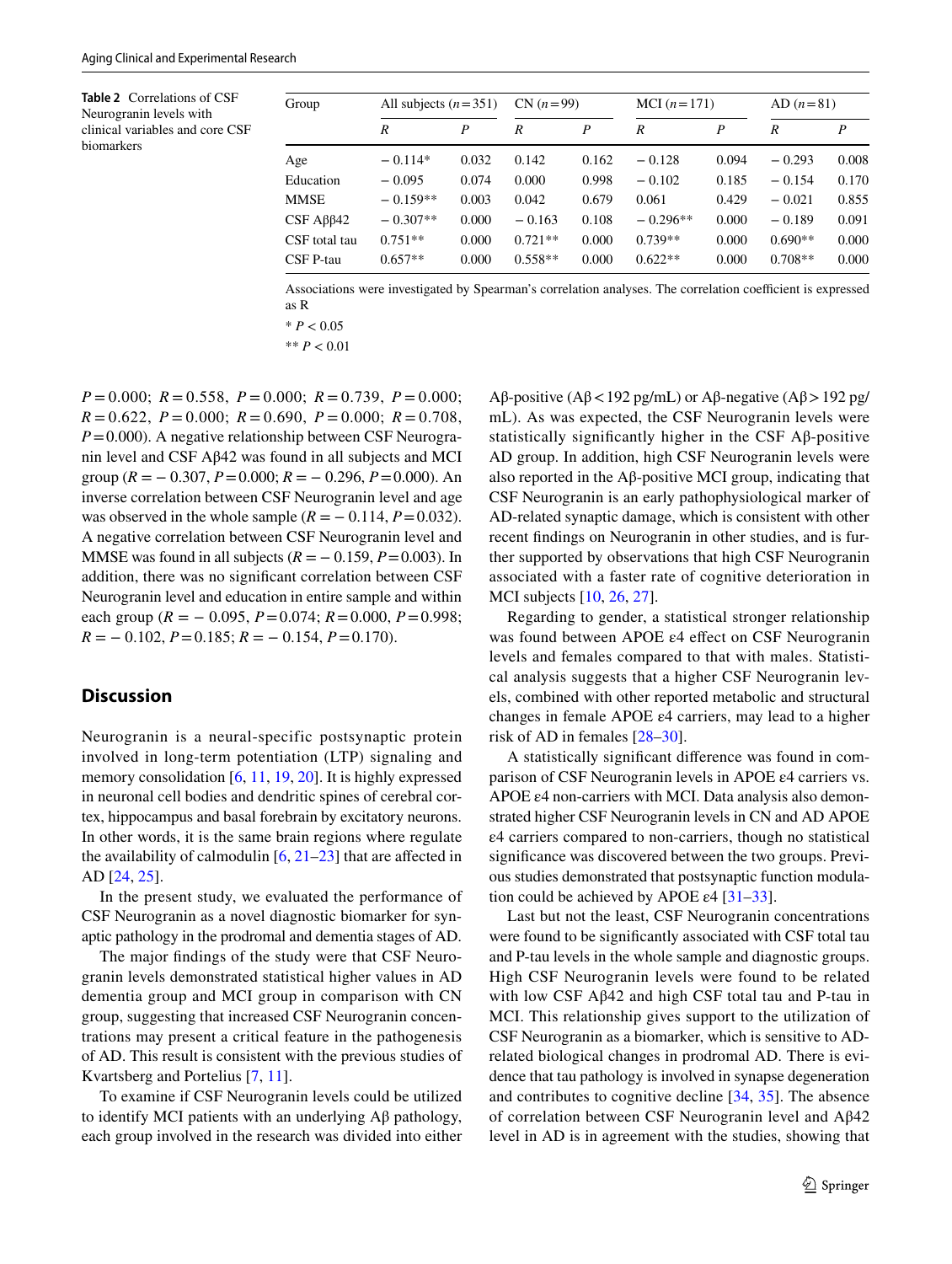there were no correlations between both the synapse loss and clinical stage and the amount of amyloid plaques [\[2,](#page-5-14) [36,](#page-6-14) [37](#page-6-15)].

Taken together, these findings support that CSF Neurogranin could be used as a potential biomarker in the cascade of neural events leading to AD.

A few limitations should be addressed in the study. First, the cross-sectional design used in the study does not allow to assess the potential changes of Neurogranin levels over time. Future studies are needed to confirm our conclusions based on longitudinal population. Second, the restricted sample selection in the ADNI should be taken into consideration for interpreting the data.

## **Conclusion**

The results indicate that CSF Neurogranin concentration is related to AD-characteristic pathophysiology process. Further studies are needed to explore the diagnostic value of CSF neurogranin.

**Acknowledgements** Data collection and sharing for this project was funded by the Alzheimer's Disease Neuroimaging Initiative (ADNI) (National Institutes of Health Grant U01 AG024904) and DOD ADNI (Department of Defense award number W81XWH-12-2-0012). ADNI is funded by the National Institute on Aging, the National Institute of Biomedical Imaging and Bioengineering, and through generous contributions from the following: AbbVie, Alzheimer's Association; Alzheimer's Drug Discovery Foundation; Araclon Biotech; BioClinica, Inc.; Biogen; Bristol-Myers Squibb Company; CereSpir, Inc.; Cogstate; Eisai Inc.; Elan Pharmaceuticals, Inc.; Eli Lilly and Company; EuroImmun; F. Hoffmann-La Roche Ltd and its affiliated company Genentech, Inc.; Fujirebio; GE Healthcare; IXICO Ltd.; Janssen Alzheimer Immunotherapy Research & Development, LLC.; Johnson & Johnson Pharmaceutical Research & Development LLC.; Lumosity; Lundbeck; Merck & Co., Inc.; Meso Scale Diagnostics, LLC.; NeuroRx Research; Neurotrack Technologies; Novartis Pharmaceuticals Corporation; Pfizer Inc.; Piramal Imaging; Servier; Takeda Pharmaceutical Company; and Transition Therapeutics. The Canadian Institutes of Health Research is providing funds to support ADNI clinical sites in Canada. Private sector contributions are facilitated by the Foundation for the National Institutes of Health [\(http://www.fnih.org](http://www.fnih.org)). The grantee organization is the Northern California Institute for Research and Education, and the study is coordinated by the Alzheimer's Therapeutic Research Institute at the University of Southern California. ADNI data are disseminated by the Laboratory for Neuro Imaging at the University of Southern California.

#### **Compliance with ethical standards**

**Conflict of interest** The authors declare that they have no conflict of interest.

**Ethical approval** All procedures performed in the study involving human participant were in accordance with the ethical standards of the institutional and/or national research committee and with the 1964 Helsinki Declaration and its later amendments or comparable ethical standards.

**Informed Consent** Written informed consent was obtained from all participants or authorized representative.

## **References**

- <span id="page-5-0"></span>1. Bertoni-Freddari C, Fattoretti P, Casoli T et al (1996) Deterioration threshold of synaptic morphology in aging and senile dementia of Alzheimer's type. Anal Quant Cytol Histol 18:209–213
- <span id="page-5-14"></span>2. Blennow K, Bogdanovic N, Alafuzoff I et al (1996) Synaptic pathology in Alzheimer's disease: relation to severity of dementia, but not to senile plaques, neurofibrillary tangles, or the ApoE4 allele. J Neural Transm 103:603–618
- 3. DeKosky ST, Scheff SW (1990) Synapse loss in frontal cortex biopsies in Alzheimer's disease: correlation with cognitive severity. Ann Neurol 27:457–464
- Masliah E, Mallory M, Alford M et al (2001) Altered expression of synaptic proteins occurs early during progression of Alzheimer's disease. Neurology 56:127–129
- <span id="page-5-1"></span>5. Scheff SW, Price DA, Schmitt FA et al (2007) Synaptic alterations in CA1 in mild Alzheimer disease and mild cognitive impairment. Neurology 68:1501–1508
- <span id="page-5-2"></span>6. Diez-Guerra FJ (2010) Neurogranin, a link between calcium/ calmodulin and protein kinase C signaling in synaptic plasticity. IUBMB Life 62:597–606
- <span id="page-5-3"></span>7. Portelius E, Zetterberg H, Skillback T et al (2015) Cerebrospinal fluid neurogranin: relation to cognition and neurodegeneration in Alzheimer's disease. Brain 138:3373–3385
- <span id="page-5-4"></span>8. Janelidze S, Hertze J, Zetterberg H et al (2016) Cerebrospinal fluid Neurogranin and YKL-40 as biomarkers of Alzheimer's disease. Ann Clin Transl Neurol 3:12–20
- <span id="page-5-5"></span>9. Wellington H, Paterson RW, Portelius E et al (2016) Increased CSF Neurogranin concentration is specific to Alzheimer disease. Neurology 86:829–835
- <span id="page-5-6"></span>10. Tarawneh R, D'Angelo G, Crimmins D et al (2016) Diagnostic and prognostic utility of the synaptic marker Neurogranin in Alzheimer disease. JAMA Neurol 73:561–571
- <span id="page-5-7"></span>11. Kvartsberg H, Duits FH, Ingelsson M et al (2015) Cerebrospinal fluid levels of the synaptic protein Neurogranin correlates with cognitive decline in prodromal Alzheimer's disease. Alzheimers Dement 11:1180–1190
- <span id="page-5-8"></span>12. McKhann G, Drachman D, Folstein M, Katzman R, Price D, Stadlan EM (1984) Clinical diagnosis of Alzheimer's disease: report of the NINCDS-ADRDA Work Group under the auspices of Department of Health and Human Services Task Force on Alzheimer's Disease. Neurol 34 (7):939–944
- <span id="page-5-9"></span>13. Folstein MF, Folstein SE, McHugh PR (1975) Mini-mental state. A practical method for grading the cognitive state of patients for the clinician. J Psychiatr Res 12:189–198
- <span id="page-5-10"></span>14. Rosen WG, Mohs RC, Davis KL (1984) A new rating scale for Alzheimer's disease. Am J Psychiatry 141:1356–1364
- <span id="page-5-11"></span>15. Shaw LM, Vanderstichele H, Knapik-Czajka M et al (2009) Cerebrospinal fluid biomarker signature in Alzheimer's Disease Neuroimaging Initiative subjects. Ann Neurol 65:403–413
- 16. Olsson A, Vanderstichele H, Andreasen N et al (2005) Simultaneous measurement of beta-amyloid(1–42), total tau, and phosphorylated tau (Thr181) in cerebrospinal fluid by the xMAP technology. Clin Chem 51:336–345
- <span id="page-5-12"></span>17. Shaw LM, Vanderstichele H, Knapik-Czajka M et al (2011) Qualification of the analytical and clinical performance of CSF biomarker analyses in ADNI. Acta Neuropathol 121:597–609
- <span id="page-5-13"></span>18. Rosenmann H (2012) CSF biomarkers for amyloid and tau pathology in Alzheimer's disease. J Mol Neurosci 47:1–14